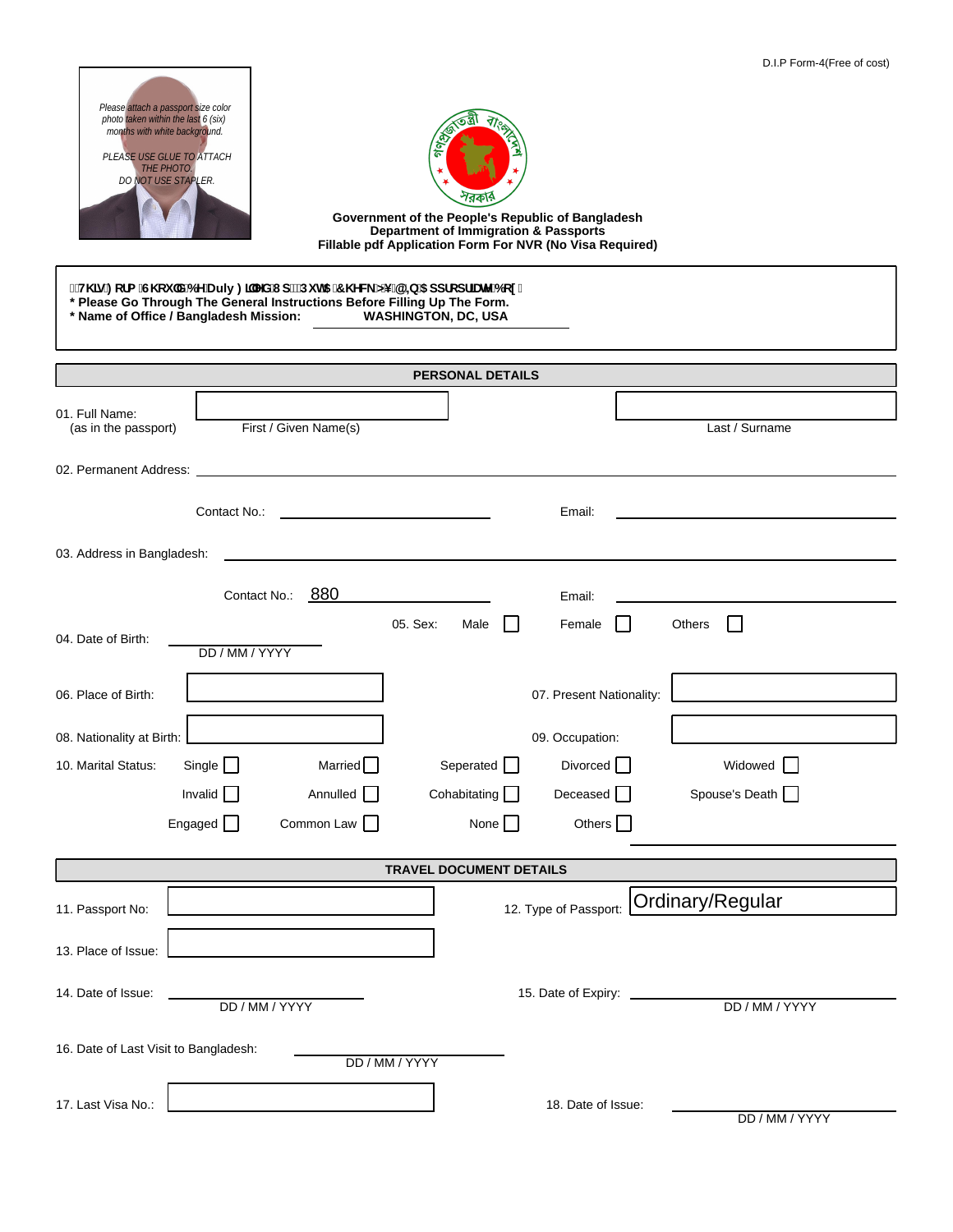| 19. Place of Issue:                                                                                                                                                                                                            | 20. Date of Expiry:<br>DD / MM / YYYY     |  |  |  |  |
|--------------------------------------------------------------------------------------------------------------------------------------------------------------------------------------------------------------------------------|-------------------------------------------|--|--|--|--|
|                                                                                                                                                                                                                                | <b>PAYMENT DETAILS</b>                    |  |  |  |  |
|                                                                                                                                                                                                                                |                                           |  |  |  |  |
| 21. Name of the Bank and Branch: Letter and Article and Article and Article and Article and Article and Article and Article and Article and Article and Article and Article and Article and Article and Article and Article an |                                           |  |  |  |  |
|                                                                                                                                                                                                                                |                                           |  |  |  |  |
| 23. Amount Deposited:<br>(Taka/US\$)                                                                                                                                                                                           | 24. Date:<br>DD / MM / YYYY               |  |  |  |  |
|                                                                                                                                                                                                                                | <b>NEW VISA</b>                           |  |  |  |  |
| Dependent<br>25. Purpose of Visit:<br><b>Business</b>                                                                                                                                                                          | Diplomatic<br>Employment<br>Investment    |  |  |  |  |
| Official<br>Student                                                                                                                                                                                                            | Tourism<br>Transit<br><b>Others</b>       |  |  |  |  |
| 26. Duration of Proposed Stay in Bangladesh:                                                                                                                                                                                   | (Please Specify)                          |  |  |  |  |
| 27. Tentative Date of Arrival in Bangladesh:<br>DD / MM / YYYY                                                                                                                                                                 |                                           |  |  |  |  |
| Single $\Box$<br>28. Intended Number of Entries:<br>Re-Entry                                                                                                                                                                   | Multiple                                  |  |  |  |  |
|                                                                                                                                                                                                                                | <b>EXTENSION OF VISA</b>                  |  |  |  |  |
| 29. Name of the Father/Mother/Spouse/Other(Relation):                                                                                                                                                                          |                                           |  |  |  |  |
| 30. Date of Arrival<br>DD / MM / YYYY<br>in Bangladesh:                                                                                                                                                                        |                                           |  |  |  |  |
| 33. Date of Issue:<br>34. Date of Expiry:<br>DD / MM / YYYY                                                                                                                                                                    | DD / MM / YYYY                            |  |  |  |  |
| 35. Place of Issue:                                                                                                                                                                                                            |                                           |  |  |  |  |
| 36. Purpose of Extension of Visa:                                                                                                                                                                                              |                                           |  |  |  |  |
| 37. Duration of Proposed Extension:                                                                                                                                                                                            |                                           |  |  |  |  |
| Single<br>Re-Entry<br>38. Intended Number of Entries:                                                                                                                                                                          | Multiple                                  |  |  |  |  |
|                                                                                                                                                                                                                                | NO VISA REQUIRED FOR TRAVEL TO BANGLADESH |  |  |  |  |
| 39. Father's Name:                                                                                                                                                                                                             | Nationality:                              |  |  |  |  |
| 40. Mother's Name:                                                                                                                                                                                                             | Nationality:                              |  |  |  |  |
| 41. Spouse Name:                                                                                                                                                                                                               | Nationality:                              |  |  |  |  |
| 42. Date of Arrival in Bangladesh:<br>DD / MM / YYYY                                                                                                                                                                           | 43. Visa No:                              |  |  |  |  |
| 44. Date of Issue:<br>45. Date of Expiry:<br>DD / MM / YYYY                                                                                                                                                                    | DD / MM / YYYY                            |  |  |  |  |
| 46. Place of Issue:                                                                                                                                                                                                            | 47. Type of Visa:                         |  |  |  |  |
| Choose a reason from the drop-down menu or write your own<br>48. Reason For Proposed NVR:                                                                                                                                      |                                           |  |  |  |  |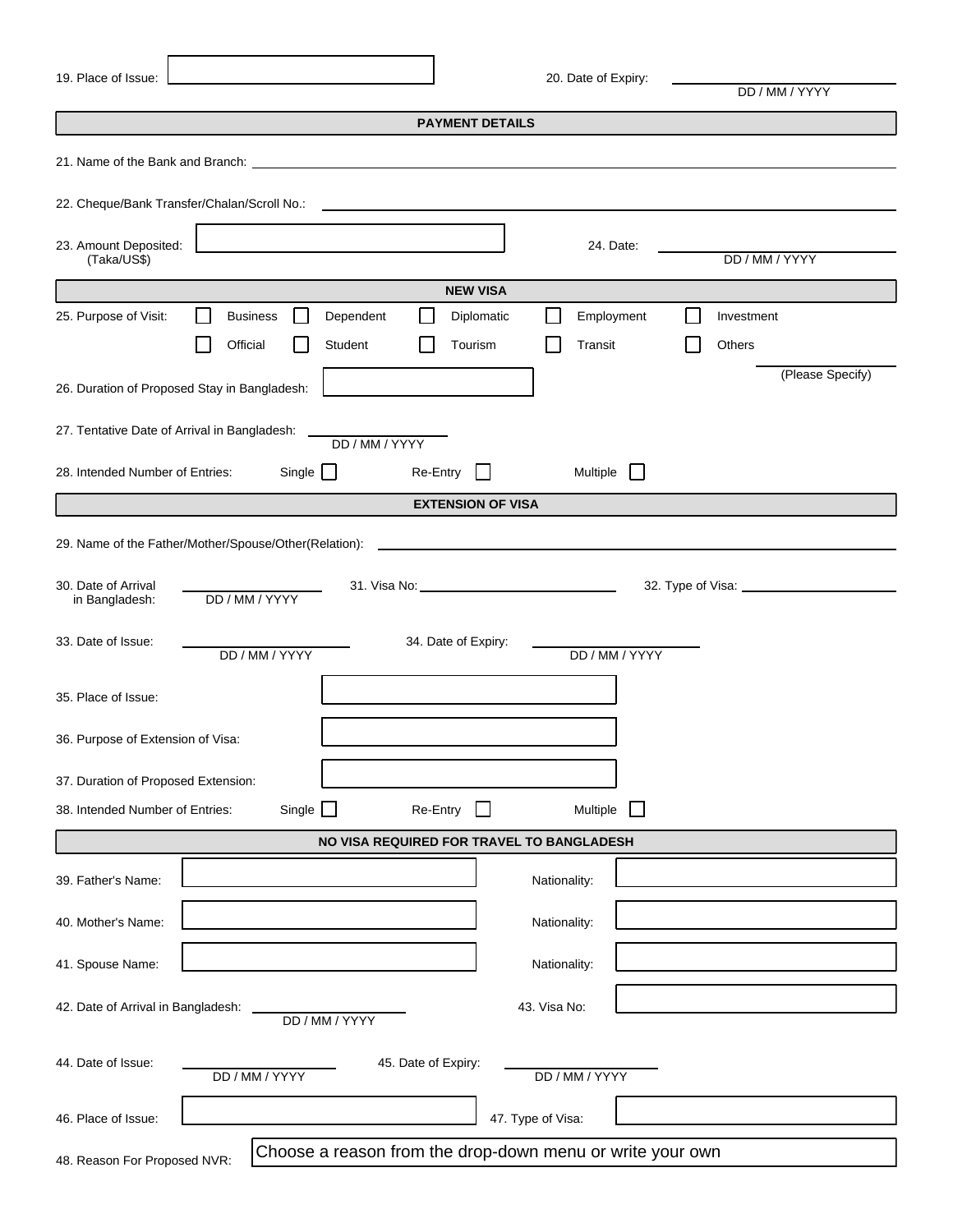49. Amount of Investment (For Investor):

50. Name and Address of Company:

| <b>TRANSIT/ON ARRIVAL VISA</b>                        |  |                                       |  |  |  |  |  |
|-------------------------------------------------------|--|---------------------------------------|--|--|--|--|--|
| 51. Date of Arrival in Bangladesh:<br>DD / MM / YYYY  |  |                                       |  |  |  |  |  |
| 53. Travelled by (Vessel's/Flight/Vehicle Name & No): |  | 54. From:                             |  |  |  |  |  |
| 55. Purpose of Visit to Bangladesh:                   |  | 56. Duration of Proposed Stay:        |  |  |  |  |  |
| <b>CHECK LIST</b>                                     |  |                                       |  |  |  |  |  |
| Recommendation from concern Ministry Authority        |  | Marriage Certificate                  |  |  |  |  |  |
| Security Clearance / Security Certificate             |  | <b>Birth Certificate</b>              |  |  |  |  |  |
| Father's / Husband's / Mother's Visa copy             |  | <b>Work Permit</b>                    |  |  |  |  |  |
| Passport Copy, Last Visa and Last Arrival Page        |  | Affidavit                             |  |  |  |  |  |
| Father's / Husband's / Mother's Passport copy         |  | Photo                                 |  |  |  |  |  |
| N. O. C from Sri Lankan High Commission               |  | Income Tax Certificate of the Company |  |  |  |  |  |
| Bi-Lateral Agreement / Multilateral Agreement         |  | <b>TIN</b>                            |  |  |  |  |  |
| Trade license of the sponsoring Company               |  | TIN Certificate of the Company        |  |  |  |  |  |
| Payment Slip<br>Over stay Payment Slip                |  | <b>Others</b>                         |  |  |  |  |  |

I hereby declare that statements given above are true and will not request to refund my paid visa fee even if my Application is declined.

Place: WASHINGTON, DC, USA

Date: \_

**DD** / MM / YYYY Signature